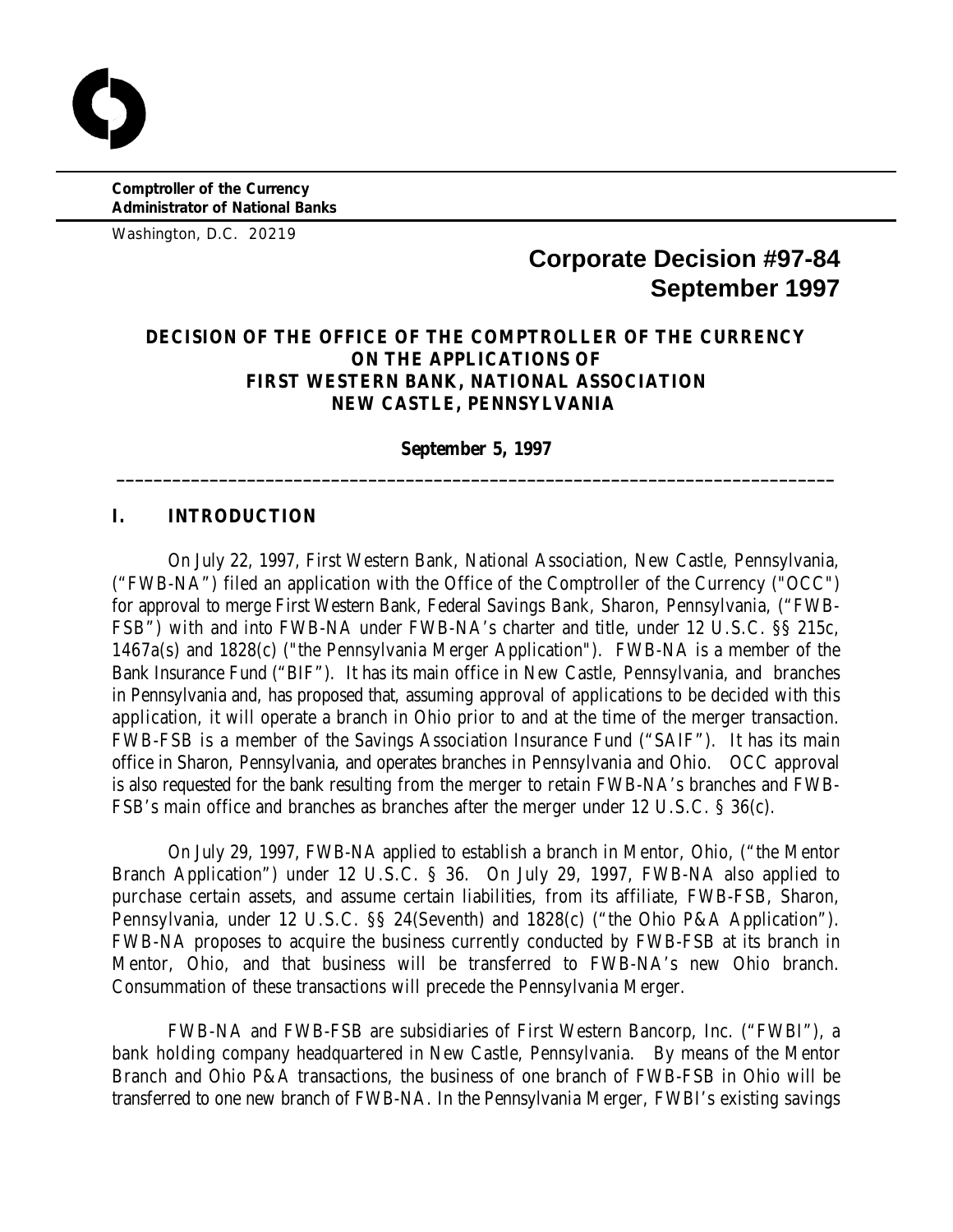bank subsidiary, headquartered in Pennsylvania with branches in Pennsylvania and Ohio, will be merged into FWB-NA, its lead bank, with its main office and branches in Pennsylvania and, as discussed, one branch in Ohio. After the transactions, FWB-NA will be headquartered in Pennsylvania and will operate branches in both Pennsylvania and Ohio.

No protests or comments have been filed with the OCC in connection with these applications.

# **II. LEGAL AUTHORITY**

### **A. FWB-NA may Establish the** *de novo* **Branch in Ohio under 12 U.S.C. § 36(g).**

FWB-NA has applied to establish a *de novo* interstate branch in Mentor, Ohio, under the Riegle-Neal Act, 12 U.S.C. § 36(g).<sup>1</sup> A national bank may establish an initial *de novo* branch in another state in which it does not already operate a branch under 12 U.S.C. § 36(g), subject to the requirements of that section:

Subject to paragraph (2), the Comptroller of the Currency may approve an application by a national bank to establish and operate a de novo branch in a State (other than the bank's home State) in which the bank does not maintain a branch  $if --$ 

(A) there is in effect in the host State a law that --

(i) applies equally to all banks; and

(ii) expressly permits all out-of-State banks to establish de novo branches in such State; and

(B) the conditions established in, or made applicable to this paragraph by, paragraph (2) are met.

12 U.S.C. § 36(g)(1) (Revised Statutes § 5155, as added by section 103(a) of the Riegle-Neal Interstate Banking and Branching Efficiency Act of 1994, Pub. L. No. 103-328, 108 Stat. 2338 (enacted September 29, 1994) (the "Riegle-Neal Act")). In the Mentor Branch Application, Pennsylvania is FWB-NA's home state, and Ohio is the host state.<sup>2</sup> In an earlier application, the

 $<sup>1</sup>$  FWB-NA proposes that its Mentor Branch will be at the same location as the branch of its affiliate, FWB-</sup> FSB. FWB-NA proposes to acquire the business of FWB-FSB's branch in the subsequent Ohio P&A. During the short time between the time FWB-NA's branch is established and the time the Ohio P&A is consummated, it is proposed that the branches of both institutions will operate at the same locations. See 12 C.F.R. § 7.3001 (national banks' sharing space and employees with other businesses, including other banks and financial institutions).

<sup>&</sup>lt;sup>2</sup> For purposes of section  $36(g)$ , the following definitions apply: The term "home State" means "the State in which the main office of a national bank is located."  $12$  U.S.C. §  $36(g)(3)(B)$ . The term "host state" means, "with respect to a bank, a State, other than the home State of the bank, in which the bank maintains, or seeks to establish and maintain, a branch." 12 U.S.C. §  $36(g)(3)(C)$ . The term "de novo branch" means a "branch of a national bank which (i) is originally established by the national bank as a branch, and (ii) does not become a branch of such bank as a result of (I) the acquisition by the bank of an insured depository institution or a branch of an insured depository institution or (II) the conversion, merger, or consolidation of any such institution or branch."  $12 \text{ U.S.C.}$  §  $36(g)(3)(\text{A})$ . Moreover,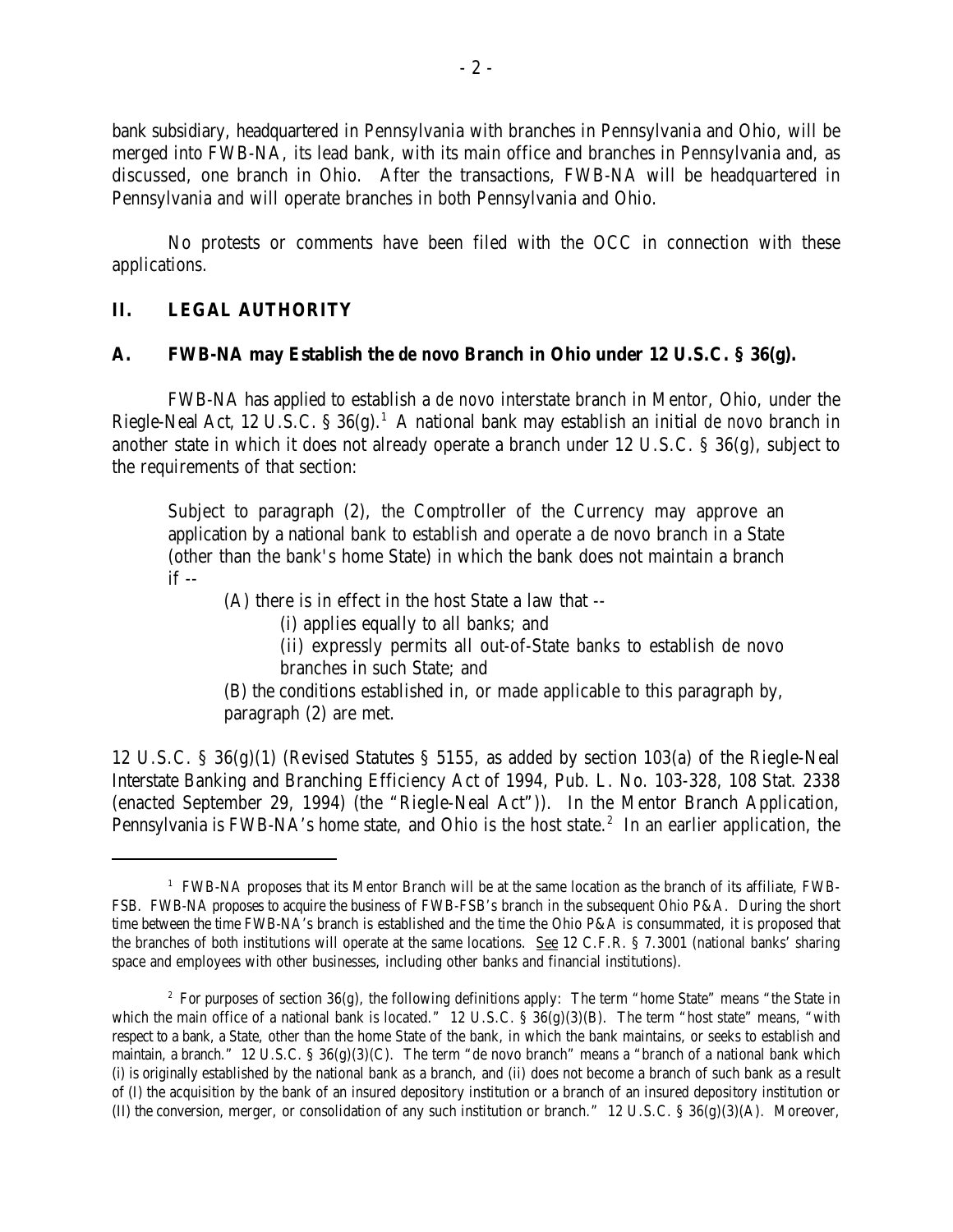OCC considered the Ohio statute and determined it met the requirements in, and so triggered the interstate branching authority of, 12 U.S.C. § 36(g)(1). See, e.g., Decision on the Application of Union County National Bank of Liberty, Liberty, Indiana, to Establish a Branch in Oxford, Ohio (OCC Corporate Decision 97- \_\_, August 7, 1997). Accordingly, FWB-NA's application to establish the Mentor Branch may be approved under 12 U.S.C. § 36(g)(1).

An application by a national bank to establish an interstate *de novo* branch under section 36(g) also is subject to certain conditions set forth in 12 U.S.C.  $\S 36(g)(2)(A)$ . These conditions are incorporated from the provisions for approval of an interstate merger transaction by the appropriate federal banking agency under section 44 of the Federal Deposit Insurance Act, 12 U.S.C. § 1831u. Specifically, the conditions are those contained in paragraphs (1), (3), and (4) of 12 U.S.C. § 1831u(b). These conditions are: (1) compliance with state filing requirements, (2) community reinvestment compliance, and (3) adequacy of capital and management skills.

FWB-NA's Branch Application satisfies these conditions to the extent applicable. First, the proposal complies with applicable filing requirements. A bank applying for an interstate branch must (1) comply with the filing requirements of the host state as long as the filing requirements do not discriminate against out-of-state banks and are similar in effect to filing requirements imposed by the host state on out-of-state nonbanking corporations doing business in the host state, and (2) submit a copy of the application to the state bank supervisor of the host state. See 12 U.S.C. § 36(g)(2)(A) (incorporating section  $1831u(b)(1)$ ). Ohio law requires that a bank that transacts business in Ohio, the main office of which is located in a state other than Ohio, must file as a foreign corporation with the secretary of state. See Act of May 21, 1997, 1997 Ohio Laws Amended Substitute Senate Bill No. 40 (amending several sections in Ohio Rev. Code §§ 1703.01 *et seq.*). These amendments make out-of-state banks subject to the same foreign corporation filing requirements as out-of-state nonbanking corporations. FWB-NA sent a copy of its OCC Branch Application to the Ohio state bank supervisor, as required by section  $1831u(b)(1)(A)(ii)$ , and has filed the required notice under Ohio law. Thus, this Branch Application satisfies the Riegle-Neal Act's filing requirements.

Second, the proposal satisfies all requirements relating to community reinvestment compliance. In determining whether to approve an application under section 36(g), the OCC must (1) comply with its responsibilities under section 804 of the federal Community Reinvestment Act ("CRA"), (2) take into account the CRA evaluations of any bank that would be an affiliate of the resulting bank, and (3) take into account the applicant's record of compliance with applicable state community reinvestment laws. See 12 U.S.C. § 1831u(b)(3) (as incorporated by section  $36(g)(2)(A)$ . The CRA requires the OCC to take into account the applicant's record of helping to meet the credit needs of its entire community, including low- and moderate-income neighborhoods. See 12 U.S.C. § 2903. Based on the OCC's most recent examination, FWB-NA

section 36(g) applies only to a national bank's initial *de novo* branch in a host state. Once the bank has a branch or branches in the state, then that state is not one "in which the bank does not maintain a branch." In such states, as discussed below, subsequent branching by a national bank is governed by the other subsections of section 36, as appropriate.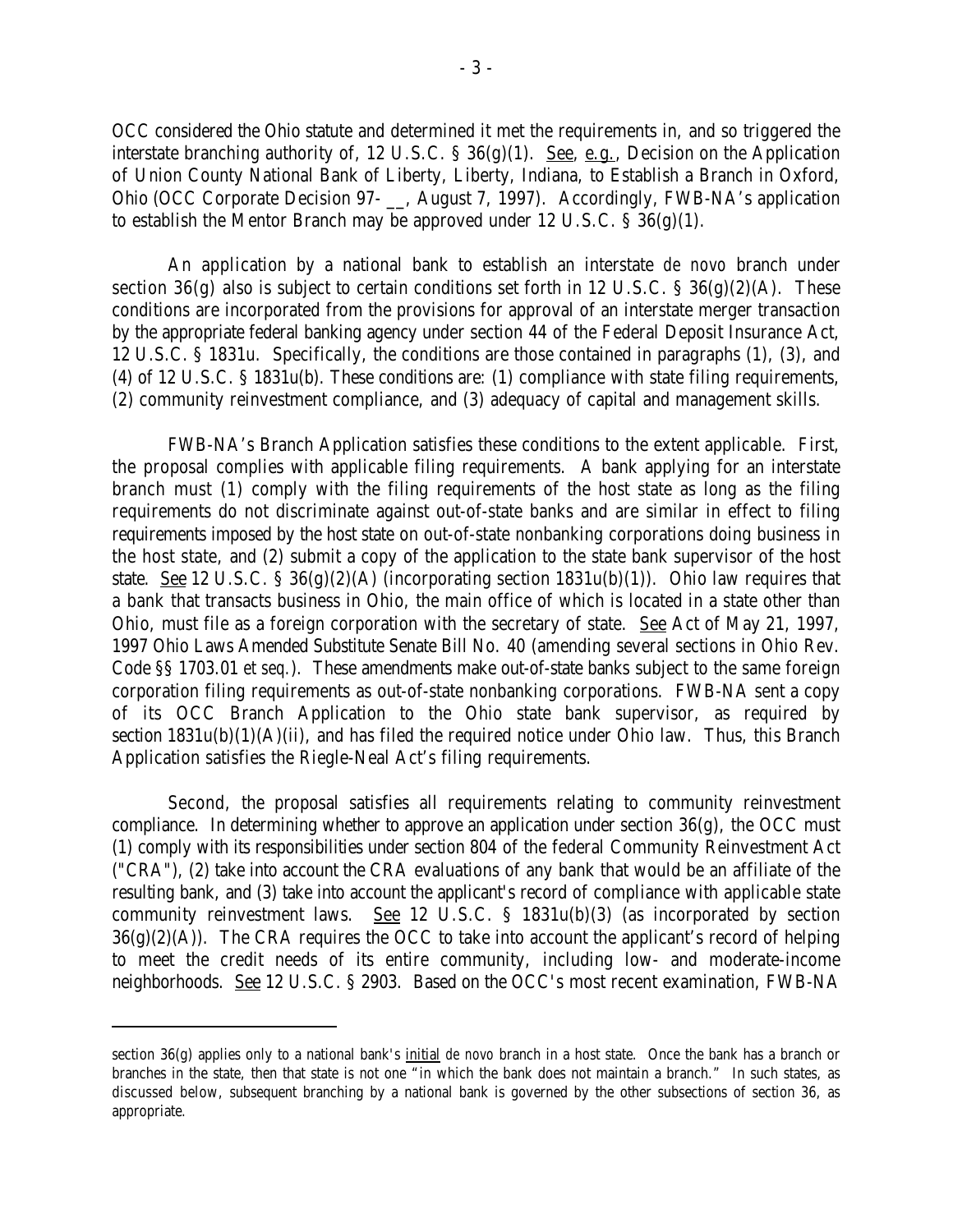has a satisfactory rating with respect to CRA performance and based on the most recent Office of Thrift Supervision examination, FWB-FSB, the only affiliate of FWB-NA subject to CRA, has a satisfactory CRA performance rating.<sup>3</sup> Finally, Pennsylvania does not have community reinvestment laws.

Third, the proposal satisfies the adequacy of capital and management skills requirements in the Riegle-Neal Act. The OCC may approve an application for a *de novo* branch under section 36(g) only if the bank is adequately capitalized as of the date the application is filed and will continue to be adequately capitalized and adequately managed after the transaction. See 12 U.S.C. § 1831u(b)(4) (as incorporated by section  $36(g)(2)(A)$ ). As of the date the application was filed, FWB-NA satisfied all regulatory and supervisory requirements relating to adequate capitalization, and it currently is at least satisfactorily managed. The OCC has also determined that, following the transaction, FWB-NA will continue to satisfy these standards. The requirements of 12 U.S.C. § 1831u(b)(4) are therefore satisfied.

The proposed Mentor Branch is permissible under section  $36(g)(1)$ , and FWB-NA's Branch Application satisfies the conditions of section  $36(g)(2)$ . Accordingly, the Mentor Branch is authorized under 12 U.S.C. § 36(g).

### **B. The Ohio P&A is Authorized under 12 U.S.C. § 24(Seventh).**

FWB-NA also applied to purchase certain assets from, and assume certain liabilities of, its affiliate, FWB-FSB, shortly after the Mentor Branch is established. These assets and liabilities consist of the affiliate's business at its branch in Mentor.

National banks have long been authorized to purchase bank-permissible assets and assume bank-permissible liabilities from sellers, including assuming the deposit liabilities from other depository institutions, as part of their general banking powers under 12 U.S.C. § 24(Seventh). See, e.g., City National Bank of Huron v. Fuller, 52 F.2d 870, 872-73 (8th Cir. 1931); In re Cleveland Savings Society, 192 N.E.2d 518, 523-24 (Ohio Com. Pl. 1961). Such purchase and assumption transactions are commonplace in the banking industry. Accordingly, FWB-NA may purchase the assets, and assume the liabilities, of FWB-FSB's Mentor branch assuming these transactions are consistent with the Bank Merger Act, the Oakar Amendment and CRA. Compliance with these provisions will be discussed in Parts II.C., III.A. and III.B. of this Decision Statement.

# **C. The Ohio P&A Complies with 12 U.S.C. § 1815(d)(3).**

<sup>&</sup>lt;sup>3</sup> We note that 12 U.S.C. § 1831u(b)(3)(B) requires consideration of the CRA records only of "bank" affiliates of the resulting bank. Since Federal savings banks are not "banks" for purposes of this provision, the statute does not require that FWB-FSB's CRA record be taken into account. See 12 U.S.C. § 1813(a) and (b). In any event, we note that its CRA rating is satisfactory. Further discussion of compliance with CRA with respect to all steps of the proposed transactions is set forth in Part III.B. of this Decision Statement.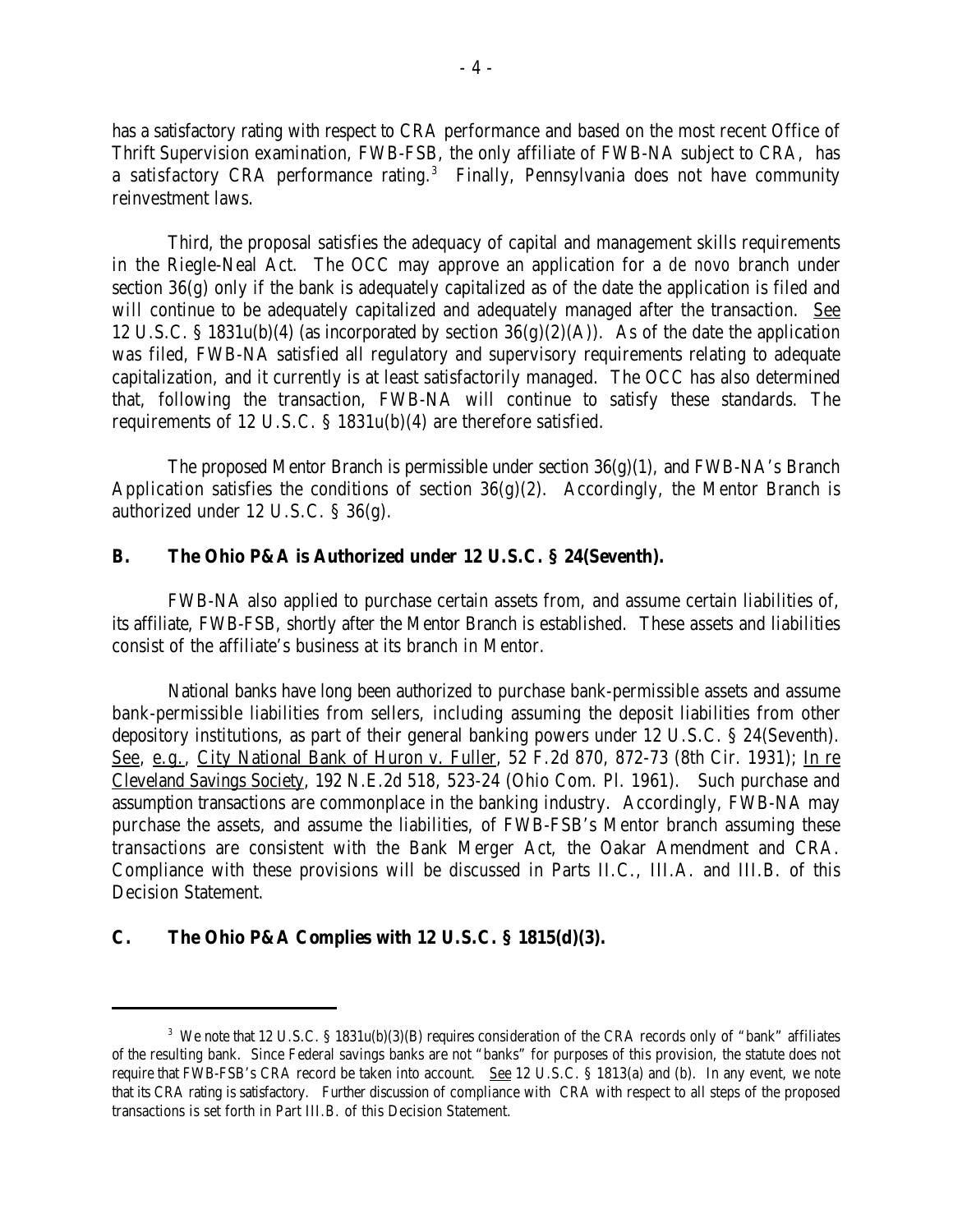Because the Ohio P&A involves the assumption by a BIF member to pay deposit liabilities of a SAIF member, it is considered to be a conversion transaction under 12 U.S.C. §  $1815(d)(2)(B)(iii)(I)$  and  $(iv)(II)$ . Institutions may participate in such transactions, without being subject to the requirements of section  $1815(d)(2)$ , if the transaction complies with the provisions of section 1815(d)(3), the Oakar Amendment.

The Oakar Amendment imposes several conditions on approval of these transactions. The acquiring or resulting bank must meet all applicable capital requirements upon consummation of the transaction. See 12 U.S.C. § 1815(d)(3)(E)(iii). As discussed above in Part II.A., the OCC has determined FWB-NA meets all applicable capital requirements.

In addition, a BIF member which is a subsidiary of a bank holding company may not be the acquiring and resulting bank in an Oakar transaction unless the transaction would comply with the requirements for an interstate bank acquisition of section 3(d) of the Bank Holding Company Act, 12 U.S.C. § 1842(d), if the SAIF member involved in the transaction was a state bank that the BIF member's parent bank holding company was applying to acquire. See 12 U.S.C. § 1815(d)(3)(F). Consequently, we are to assume that the proposed transaction involves an acquisition from a state bank.<sup>4</sup>

Section 1842(d), as incorporated into section  $1815(d)(3)(F)$ , imposes limitations on Oakar transactions pertaining to the age of the bank being acquired, deposit concentration limits, compliance with federal CRA requirements and applicable state community reinvestment requirements, and capital and management of the resulting institution.

All of these are met with respect to the Ohio P&A. First, the age limit is met, because Ohio permits out-of-state bank holding companies to acquire in-state banks without any age  $limitation.<sup>5</sup>$ 

 $4$  Review of bank acquisitions under section 1842(d), and so also review of Oakar transactions under section  $1815(d)(3)(F)$ , is required only where the holding company is acquiring a bank (or hypothetical bank in the event of an Oakar transaction where the selling institution is a savings association) located in a state other than the holding company's home state. The home state of FWBI is Pennsylvania. The main office and most of the branch offices of FWB-FSB are located in Pennsylvania and more than two-thirds of its deposits are attributed to the Pennsylvania offices. Consequently, for purposes of section 1842(d), the hypothetical bank may be considered to be located solely in Pennsylvania. See, e.g., Decision of the Office of the Comptroller of the Currency on the Application to Merge Chemical Bank FSB, Palm Beach Florida, with and into The Chase Manhattan Private Bank (Florida) National Association, Tampa, Florida, and Operate Branches of Chemical FSB as Branches of The Chase Manhattan Private Bank (Florida), pp. 8-13 (OCC Corporate Decision 96-60) (October 31, 1996) (the "Chase Decision"). In this event, section  $1815(d)(3)(F)$  would be inapplicable to this transaction. Nevertheless, because all of the assets and liabilities being transferred in this transaction are attributable to a branch of a SAIF member in Ohio, we will analyze the transaction for compliance with Ohio law. Cf. Decision of the Comptroller of the Currency to Approve Applications by First Bank National Association, Minneapolis, Minnesota, to Acquire First Bank, FSB, Fargo, North Dakota, and to Engage in Certain Related Transactions, p. 22 n. 33 (OCC Corporate Decision 97-32, May 31, 1997) (Oakar transaction analyzed based on location of single branch being acquired by a BIF member from a SAIF member) (the "First Bank Decision").

 $<sup>5</sup>$  In any event, we note that it appears that even if Ohio did impose an age threshold it would be inapplicable</sup> to this transaction. Applicable age limits may be imposed by a "host state," that is with respect to a bank holding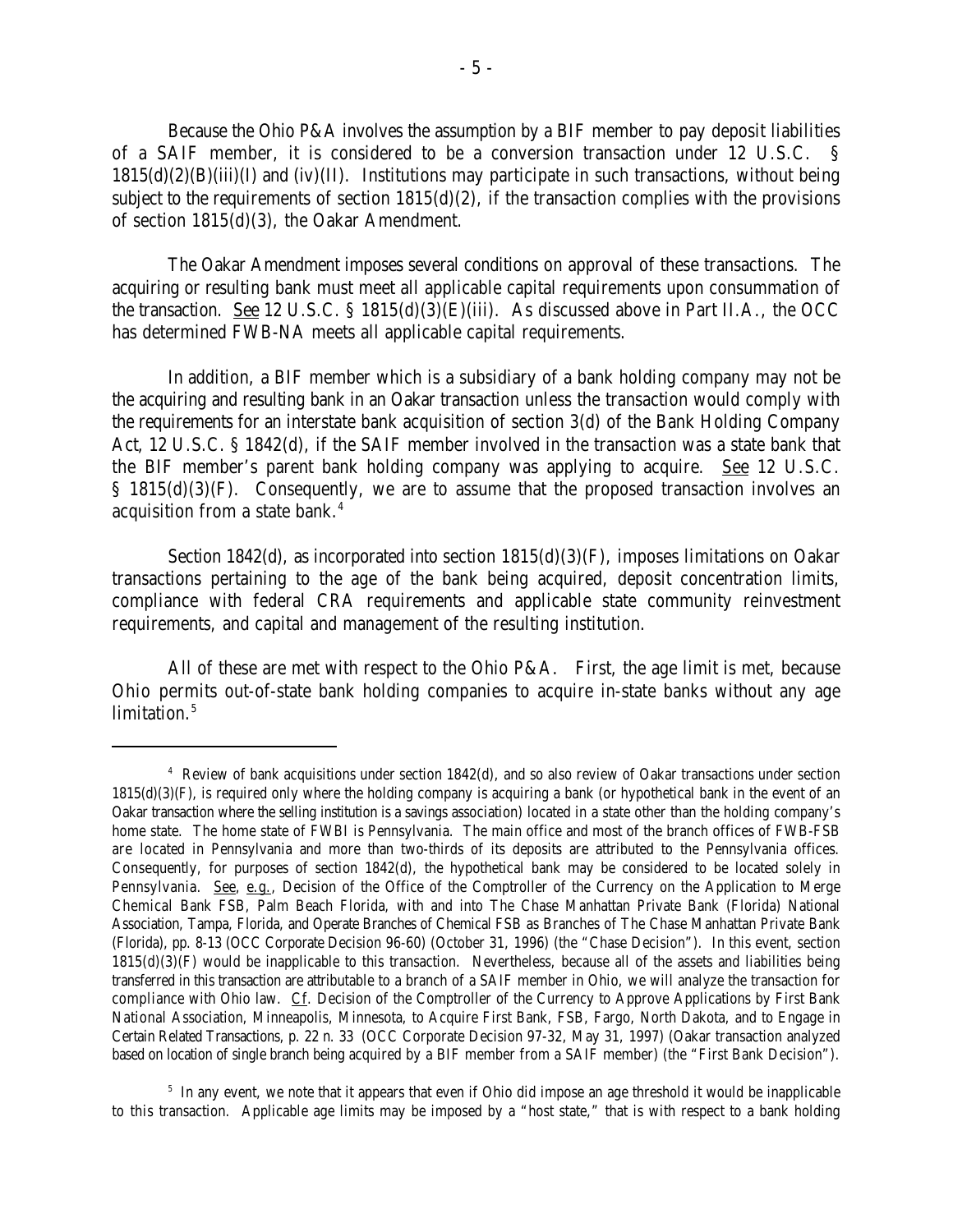Second, the deposit concentration limits are satisfied. With respect to national concentration limits, FWB-NA and its insured depository institution affiliates must not control more than 10% of the total amount of insured deposits in the United States. See 12 U.S.C. § 1842(d)(2)(A). As of June 30, 1997, they controlled approximately \$1.2 billion of deposits, which constitute well less than one percent of total United States deposits. The nationwide concentration limit is satisfied. With respect to state concentration limits, the applicant and all of its insured depository institution affiliates may not control more than 30% of the insured deposits in the state of the bank to be acquired if the bank holding company already controls an insured depository institution or any branch of an insured depository institution in the relevant state. See 12 U.S.C.  $\S$  1842(d)(2)(B). FWBI's total deposits of its insured depository institutions in Ohio is about \$121 million, well under the 30% of total Ohio deposits which for commercial banks alone, as of March 31, 1997, exceeded \$110 billion. Thus, the statewide concentration limit is satisfied. 6

Third, the bank holding company's compliance with the federal CRA and with applicable state community reinvestment laws must be considered under 12 U.S.C. § 1842(d)(3)(A) (federal) & (B) (state). Bank holding company compliance with the federal CRA is evaluated by looking to the federal CRA record of the bank holding company's subsidiaries that are subject to the law. 12 C.F.R. § 228.29 (1996). In this regard, we note that the applicant bank has a "satisfactory" federal CRA rating. FWB-FSB also has a satisfactory rating with respect to CRA performance. With respect to compliance with applicable state community reinvestment laws, Pennsylvania does not have community reinvestment laws and Ohio's community reinvestment laws merely require compliance with federal community reinvestment laws. No public comments were received by the OCC relating to the applicant's or the holding company's federal or state CRA performance, and the OCC has no other basis to question the bank holding company's CRA performance. Thus, no issues arise under the federal CRA or state community reinvestment laws that would require rejection of this application.

Finally, we note that the condition of the bank holding company, including its capital position and management, is consistent with approval of this transaction under the standards set

company, a state other than the home state of the bank holding company in which the bank holding company seeks to control a bank subsidiary. That is not the situation in the present case where the hypothetical transaction involves only the purchase of assets and assumption of liabilities from a "bank" rather than the acquisition of control of a bank. Cf. Decision of the Office of the Comptroller of the Currency on the Application to Merge Boatmen's Credit Card Bank, Albuquerque, New Mexico, with and into Nationsbank of Delaware, N.A., Dover, Delaware, pp. 6-7 (OCC Corporate Decision 97-20, March 20, 1997) (age limits inapplicable in bank merger where no branches will remain in the host state).

<sup>&</sup>lt;sup>6</sup> We further note that section  $1842(d)(2)(C)$  states that "no provision of this subsection shall be construed as affecting the authority of any State to limit . . . the percentage of the total amount of deposits of insured depository institutions in the State which may be held or controlled by any bank or bank holding company. . . ." Ohio, like the Riegle-Neal Act, imposes a 30% limitation. See Act of May 21, 1997, 1997 Ohio Laws Amended Substitute Senate Bill No. 40 (amending section 1115.05(B)). Consequently, even assuming its applicability to this transaction, no issues arise under state-imposed deposit concentration limits.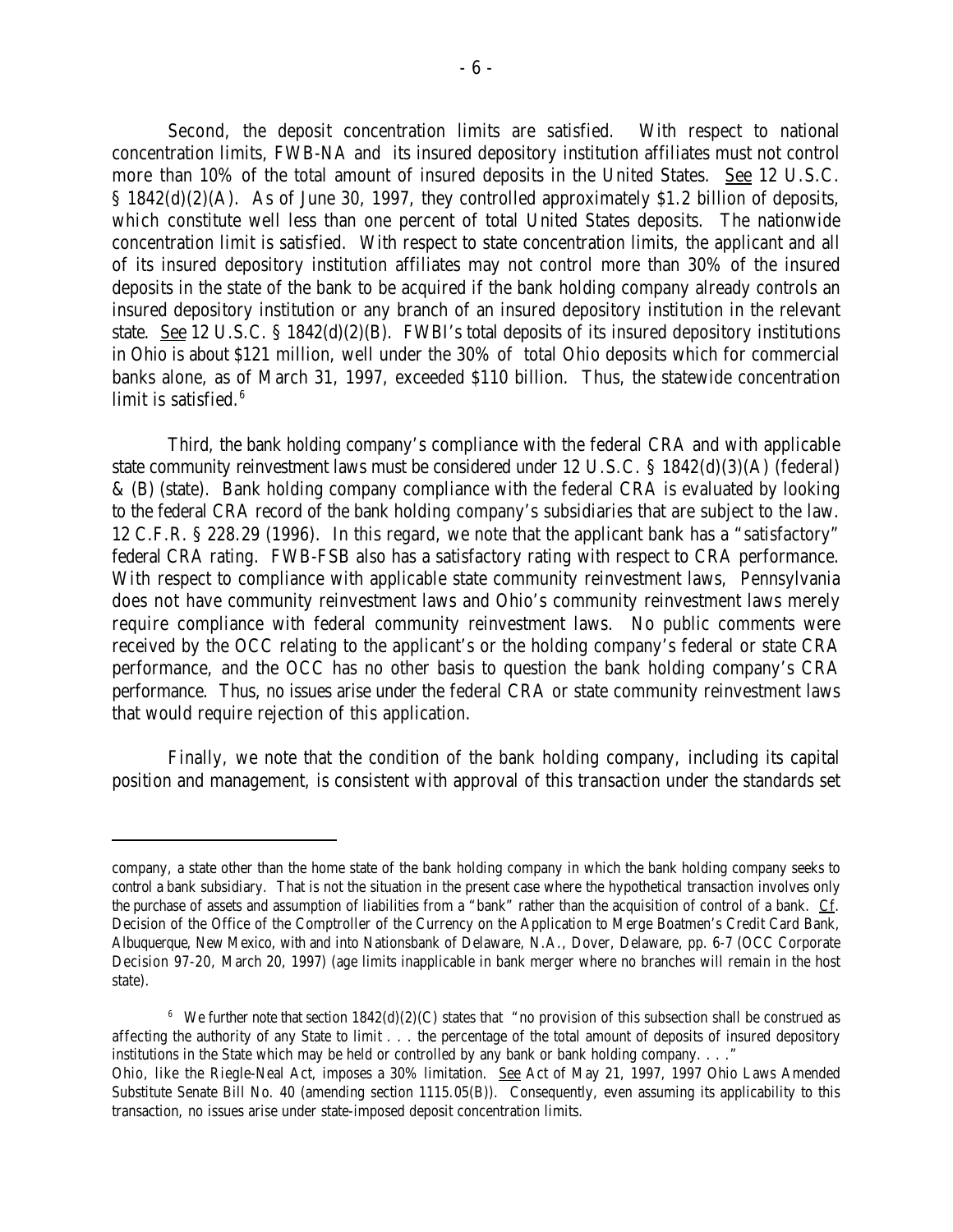forth in section 1842(d)(1) as incorporated into the Oakar Amendment. Accordingly, the Ohio P&A complies with the Oakar Amendment.<sup>7</sup>

# **D. The Pennsylvania Merger is Authorized under 12 U.S.C. § 215c.**

Title 12 U.S.C. § 215c provides:

(a) Subject to section 1815(d)(3) [the Oakar Amendment] and 1828(c) [the Bank Merger Act] and all other applicable laws, any national bank may acquire or be acquired by any insured depository institution.

\* \* \* \* \*

(d) For purposes of this section, the term 'acquire' means to acquire, directly or indirectly, ownership or control through a merger or consolidation or an acquisition of assets or assumption of liabilities, provided that following such merger, consolidation, or acquisition, an acquiring insured depository institution may not own the shares of the acquired insured depository institution.

These provisions were added as Section 502(b) of the Federal Deposit Insurance Corporation Improvement Act of 1991, Pub. L. No. 102-242, 105 Stat. 2393 (enacted December 19, 1991) ("FDICIA"). At the same time, in section 501(a) of FDICIA, parallel provisions addressing the authority of Federal savings associations to combine with any insured depository institution were added to the Home Owners' Loan Act ("HOLA") and codified at 12 U.S.C. § 1467a(s)(1), (3). Consequently, under the plain language of section 215c and the HOLA, if a transaction comports with the Oakar Amendment, as codified at 12 U.S.C. § 1815(d)(3), the Bank Merger Act, as codified at 12 U.S.C. 1828(c), and other applicable laws, then those sections authorize a merger between FWB-NA and FWB-FSB in accordance with the procedural requirements set forth in 12 C.F.R.  $\S$  5.33(c)(2).<sup>8</sup>

For a full discussion of the authority of national banks and Federal savings associations to merge under the authority of

In addition, section  $1842(d)(4)$  provides that the section shall not be construed as affecting the applicability of Federal or state antitrust laws. We note that, because the two entities involved in the transaction are affiliated, the transaction would have no impact on competition under Federal antitrust laws. State antitrust laws, even assuming their applicability to a transaction between a national bank and a Federal savings bank, also appear to impose no obstacle to the proposed transaction. Moreover, while Ohio has extensive antitrust laws, no protests or comments were received based on state antitrust grounds or any other grounds.

<sup>&</sup>lt;sup>8</sup> The courts have long counseled that the meaning of a statute must, in the first instance, be determined based on the language that is used. See, e.g., Caminetti v. United States, 242 U.S. 470, 485 (1917). Parties who argue against the plain meaning of a statute face the "daunting standard" of showing "clear evidence that reading the statute literally would thwart the obvious purposes of the statute." Mansell v. Mansell, 490 U.S. 581, 592 (1989). In authorizing mergers between national banks and Federal savings associations, the language of section 215c could not be plainer - if the merger is consistent with the Oakar Amendment, the Bank Merger Act, and other applicable law, then a national bank and a Federal savings association may merge.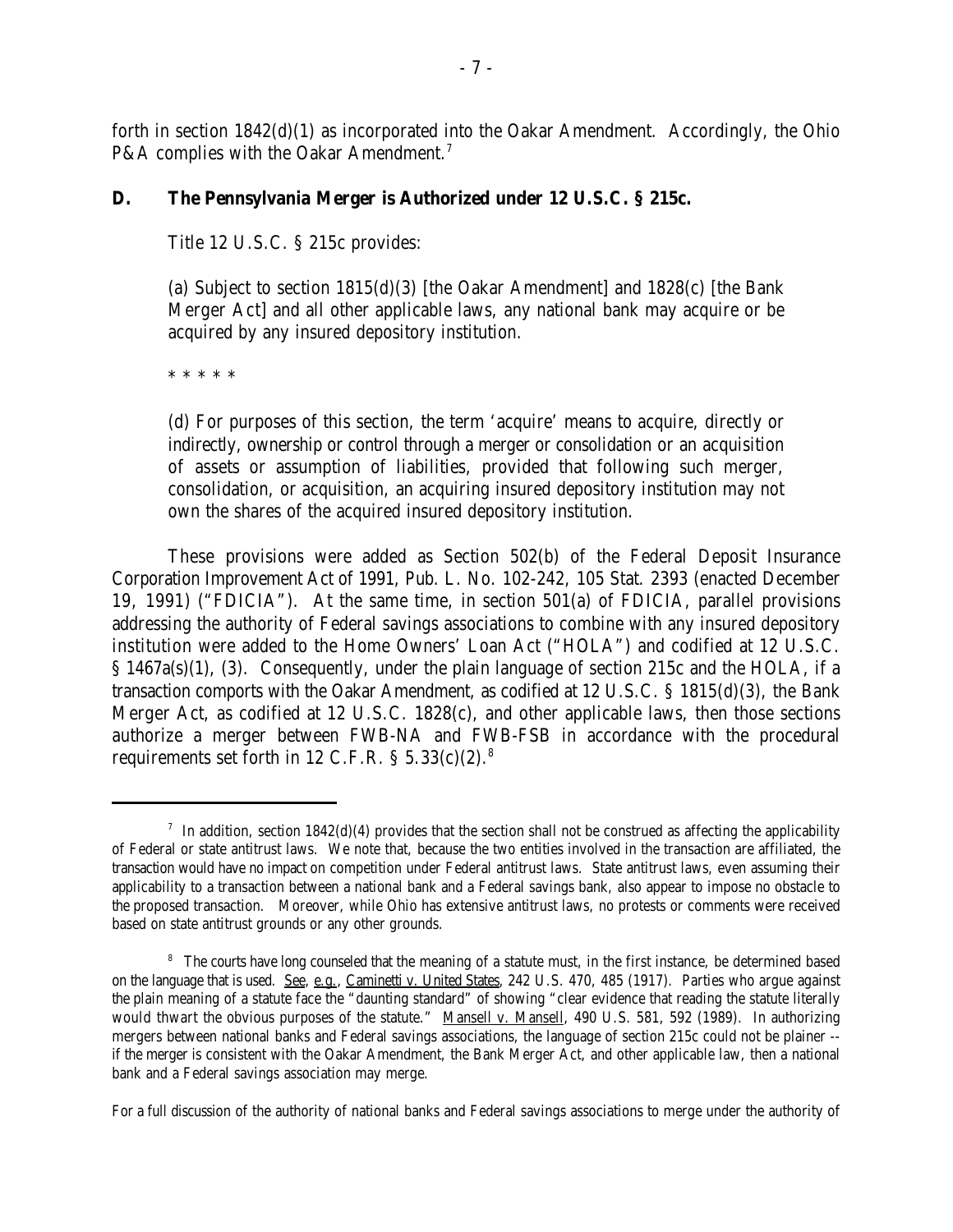#### **1. The Pennsylvania Merger Complies with 12 U.S.C. § 1815(d)(3).**

The Pennsylvania Merger also is subject to the requirements of the Oakar Amendment, 12 U.S.C. § 1815(d)(3), because, as previously discussed, it involves the acquisition of a SAIF member by a BIF member.

The Oakar Amendment imposes conditions on approval of these transactions. The acquiring or resulting bank must meet all applicable capital requirements upon consummation of the transaction. <u>See</u> 12 U.S.C. § 1815(d)(3)(E)(iii). As discussed above in Part II.A., the OCC has determined FWB-NA meets all applicable capital requirements. In addition, for certain interstate transactions an analysis of 12 U.S.C. § 1842(d) is required. See 12 U.S.C. § 1815(d)(3)(F). In this case, the merger of FWB-NA and FWB-FSB would not be deemed an interstate transaction;<sup>9</sup> therefore, a section  $1842(d)$  analysis is unnecessary.

Accordingly, the Pennsylvania Merger complies with the Oakar Amendment.

#### **2. Branch Retention Following the Merger.**

Given compliance with 12 U.S.C.  $\S$  215c, 1467a(s), and 1815(d)(3), and assuming that, as will be discussed below, the merger complies with the Bank Merger Act and other applicable law, we next look at whether FWB-NA, as the resulting bank, may retain as branches the branches of FWB-FSB. While the merger authority language of sections 215c and 1467a(s) is broad, these statutes do not specifically address branching. Generally, retention of branches by national banks following mergers or consolidations is governed by 12 U.S.C. § 36(b)(2). That provision, however, applies where the target in a merger is a national bank or a state bank -- not a Federal savings association. See, e.g., Decision of the Comptroller of the Currency in the Matter of the Merger Application Filed by First of America Bank -- McLean County, N.A., Bloomington,

<sup>12</sup> U.S.C. § 215c, see, e.g., the Chase Decision, the First Bank Decision and the Decision on the Application to Merge Washington Federal Savings Bank, Herndon, Virginia, With and Into The First National Bank of Maryland, Baltimore, Maryland, and Operate Branches of Washington Federal Savings Bank in Virginia, The District of Columbia and Maryland as Branches of The First National Bank of Maryland (OCC Corporate Decision No. 96-39, July 25, 1996) (the "FNB-Md. Decision").

<sup>&</sup>lt;sup>9</sup> As discussed in n. 4, infra, the holding company and the hypothetical bank are considered to be located in the same state, Pennsylvania, for purposes of section 1842(d). Consequently, this would not be considered to be a transaction subject to section 1842(d)(3)(F). See the comprehensive discussion of the applicability of the interstate provision of the Oakar Amendment in the FNB-Md., Chase and First Bank Decisions. In any event, however, we note, as discussed on pages 5 and 6 of this Decision Statement, the standards set forth in section  $1815(d)(3)(F)$ , with respect to age requirements, state and federal concentration limits, state and federal CRA requirements, capital and management, and Ohio antitrust standards, are satisfied. In this regard, we also note that the holding company's total deposits attributable to Pennsylvania are about \$1.1 billion whereas total commercial bank deposits in that state exceed \$170 billion; consequently no issues arise under the 30% statewide concentration limit and the state does not impose any separate limitation. Moreover, no Pennsylvania antitrust laws appear to be implicated by this transaction and, as stated, no comments have been received on this or any other issue.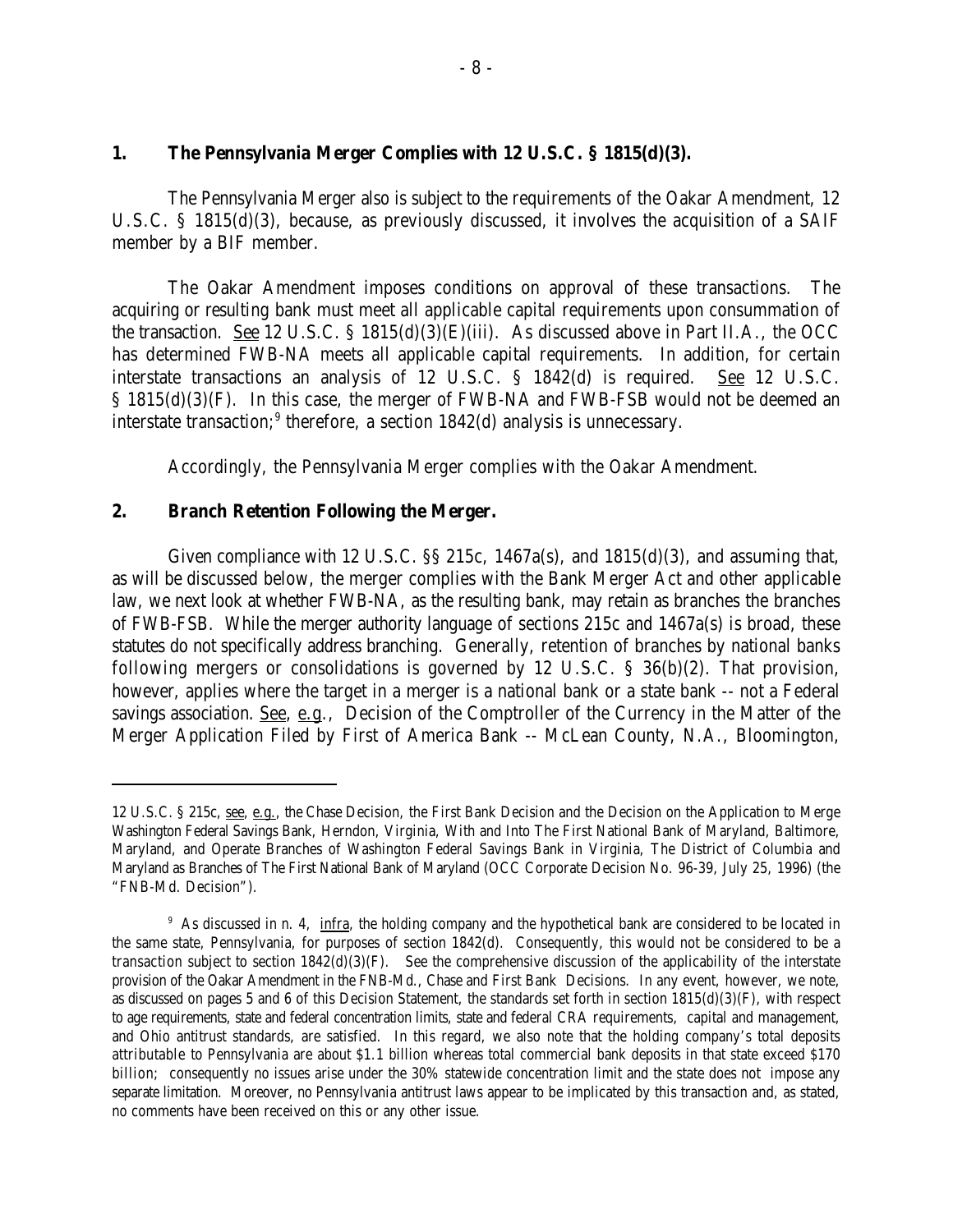Illinois and Related Purchase and Assumption Transactions, p. 3 at n. 3 (Conditional Approval 69, November 12, 1992). Retention of branches acquired from a Federal savings association is governed by 12 U.S.C. § 36(c). Id. In this regard, we note that while section 36(c) refers to the establishment and operation of new branches, it also applies to branches established by a bank through acquisition. See State of Washington v. Heimann, 633 F.2d 886, 889-90 (9th Cir. 1980).

Title 12 U.S.C. § 36(c) provides:

A national banking association may, with the approval of the Comptroller of the Currency, establish and operate new branches: (1) Within the limits of the city, town or village in which said association is situated, if such establishment and operation are at the time expressly authorized to State banks by the law of the State in question; and (2) at any point within the State in which said association is situated, if such establishment and operation are at the time authorized to State banks by the statute law of the State in question by language specifically granting such authority affirmatively and not merely by implication or recognition, and subject to restrictions as to location imposed by the law of the State on State banks.

FWB-NA, with its main office and existing branches in Pennsylvania and Ohio, is "situated" in Pennsylvania and Ohio for purposes of section 36(c)(2), thus, permitting it to retain the Pennsylvania branches and the remaining seven Ohio branches of FWB-FSB following the merger transaction if consistent with Pennsylvania and Ohio branching law. See Seattle Trust & Savings Bank v. Bank of California, N.A., 492 F.2d 48, 51 (9th Cir.), cert. denied, 419 U.S. 844 (1974). See also 12 U.S.C. § 36(f)(1)(A). Both of these states permit statewide branching. See Pa. Stat. Ann. tit. 7, § 904(a) (Supp. 1997); Ohio Rev. Code § 1117.01(A) (as amended by Act of May 21, 1997, 1997 Ohio Laws Amended Substitute Senate Bill No. 40). Consequently, we conclude that FWB-NA is permitted to continue to operate the Pennsylvania and Ohio branches of FWB-FSB following consummation of the proposed merger transaction.

# **III. ADDITIONAL STATUTORY AND POLICY REVIEWS**

# **A. The Bank Merger Act.**

The Bank Merger Act, 12 U.S.C. § 1828(c), requires the OCC's approval for any merger, including purchase and assumption transactions, between insured depository institutions where the resulting institution will be a national bank. Under the Act, the OCC generally may not approve a merger which would substantially lessen competition. In addition, the Act also requires the OCC to take into consideration the financial and managerial resources and future prospects of the existing and proposed institutions, and the convenience and needs of the community to be served. For the reasons stated below, we find the Ohio P&A and the Pennsylvania Merger may be approved under section 1828(c).

# **1. Competitive Analysis.**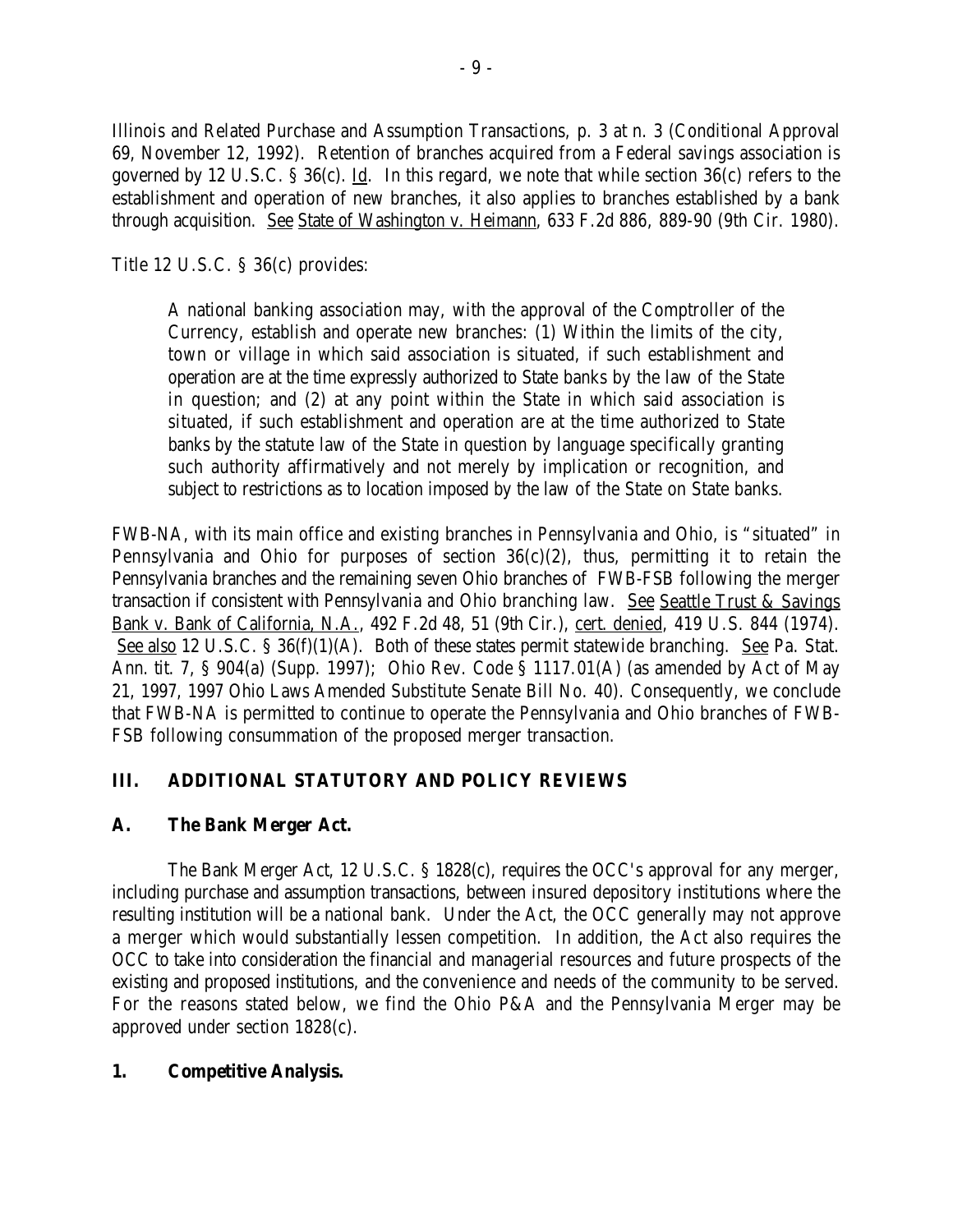Because FWB-NA and FWB-FSB are already owned by the same bank holding company, the Ohio P&A and the Pennsylvania Merger will have no anticompetitive effects.

### **2. Financial and Managerial Resources.**

The financial and managerial resources of FWB-NA are presently satisfactory. FWB-NA expects to achieve efficiencies by operating the FWB-FSB offices in Pennsylvania and Ohio as branches rather than as a separate corporate entity. The geographic diversification of its operations will also strengthen the combined bank. The future prospects of the existing institutions, individually and combined, are favorable. Thus, we find the financial and managerial resources factor is consistent with approval of the Ohio P&A and the Pennsylvania Merger.

### **3. Convenience and Needs.**

The resulting bank will help to meet the convenience and needs of the communities to be served. FWB-NA will continue to serve the same areas in Pennsylvania and it will add FWB-FSB's offices in Ohio. Both FWB-NA and FWB-FSB currently offer a full line of banking services, and there will be no reduction in the products or services as a result of the merger. The combined bank will continue to offer a full line of banking products and services. The branches in Ohio will continue to engage in the same business, serving the same communities, that FWB-FSB is currently engaged in.

Upon completion of the transactions, customers of the predecessor institutions will have available to them a greater number of branches at which to bank. Currently, banking is not as convenient as it could be for customers who frequently travel across the state lines or for business customers who have operations in more than one state. Following the transactions, customers would be dealing with the same bank in the different states and will be able to readily access their accounts with greater convenience. The Ohio P&A and Pennsylvania Merger will permit the resulting bank to better serve its customers and at a lower cost.

No branch closings are contemplated as a result of the Pennsylvania Merger. However, as part of its ongoing business plans, FWB-NA evaluates its branch system, including branches acquired in transactions, and, as a part of the normal course of business, may close redundant or unprofitable branches. Any such closures will be made in accordance with applicable statutes and regulations, including notification of customers of the branches, and will consider the needs of the community affected.

Accordingly, we believe the impact of the Ohio P&A and the Pennsylvania Merger on the convenience and needs of the communities to be served is consistent with approval of the applications.

# **B. The Community Reinvestment Act.**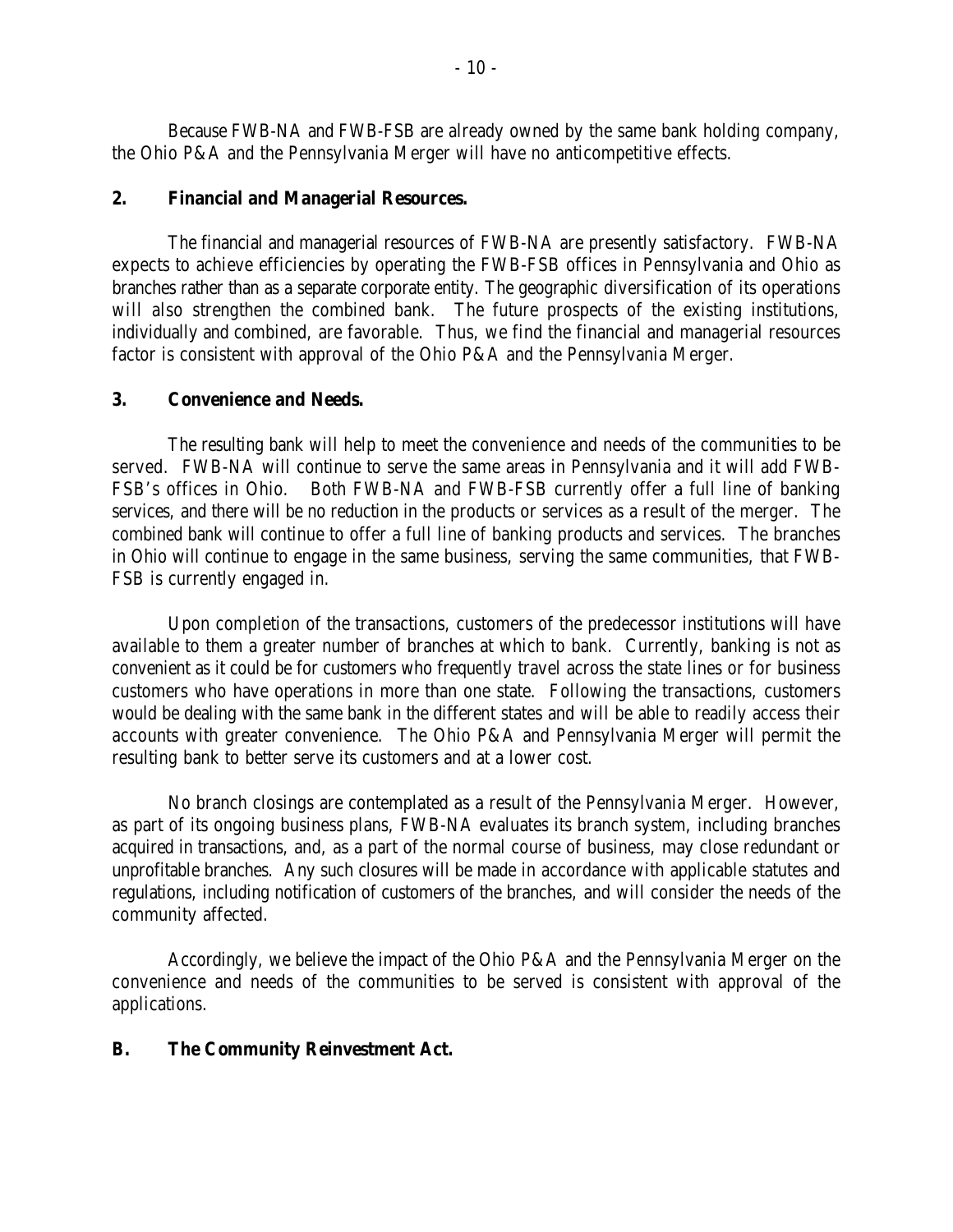The CRA requires the OCC to take into account the applicants' record of helping to meet the credit needs of their entire communities, including low- and moderate-income neighborhoods, when evaluating certain applications. See 12 U.S.C. § 2903. This includes the branch application, Ohio purchase and assumption transaction and the Pennsylvania merger. Both FWB-NA and FWB-FSB have satisfactory ratings with respect to CRA performance. No public comments were received by the OCC relating to these applications, and the OCC has no other basis to question the banks' performance in complying with the CRA.

The transactions are not expected to have any adverse effect on the resulting bank's CRA performance. The resulting bank will continue to serve the same communities that FWB-NA and FWB-FSB currently serve. FWB-NA will continue its current CRA programs and policies in Pennsylvania. After FWB-FSB is merged into FWB-NA, its Ohio offices will remain open as branches of FWB-NA. FWB-NA will carry forward the same CRA programs and policies it and FWB-FSB have today and add other programs as they are developed. As a general matter, the resulting bank will have the same commitment to helping meet the credit needs of all the communities it serves as FWB-NA and FWB-FSB have today as separate banks. The Mentor Branch, the Ohio P&A, and the Pennsylvania Merger, and the resulting operation of interstate branches do not alter the resulting bank's obligation to help meet the credit needs of its communities in all the states it serves. We find that approval of these applications is consistent with the Community Reinvestment Act.<sup>10</sup>

### **IV. CONCLUSION AND APPROVAL**

For the reasons set forth above, including the representations and commitments made by the applicants, we find that the Mentor Branch, the Ohio P&A and the Pennsylvania Merger are legally authorized under 12 U.S.C. §§ 24(Seventh), 36(g), 215c and 1828(c) and the resulting bank is authorized to retain and operate the offices of both banks under 12 U.S.C. § 36(c), and that the applications meet the other statutory criteria for approval. Accordingly, these applications are hereby approved.

Julie L. Williams Date

 $/s/$  09-05-97

<sup>&</sup>lt;sup>10</sup> In addition, it is necessary under 12 U.S.C. § 215c(a) to ascertain that a transaction undertaken under its authority -- in this case, the merger between FWB-NA and FWB-FSB -- is in accordance with other laws governing national bank mergers or to determine that those laws do not apply to this merger. A review of other statutes applying to mergers and interstate branching involving national banks demonstrates that these statutes -- 12 U.S.C. §§ 215a, 215a-1, 36(d) and 36(g) -- are inapplicable to the transaction at issue which involves the merger of a Federal savings bank into a national bank. For a full discussion of the inapplicability of these provisions, see The FNB-Md., Chase and First Bank Decisions. In addition, we note that retention of the Ohio branches by FWB-NA is consistent with 12 U.S.C.  $\S$  36(e)(1) setting forth the exclusive bases for *interstat*e branching by national banks. As discussed, FWB-NA, as approved in this Decision Statement, will establish a de novo interstate branch in Ohio under 12 U.S.C. § 36(g) and applicable Ohio law. This branch is consistent with section  $36(e)(1)$  since it is established under a source of authority, section 36, listed in that provision. As discussed, subsequent branches are *intrastate* branches established under the authority of section 36(c) and Ohio intrastate branching law and are, thus, not subject to the restrictions of section 36(e)(1).